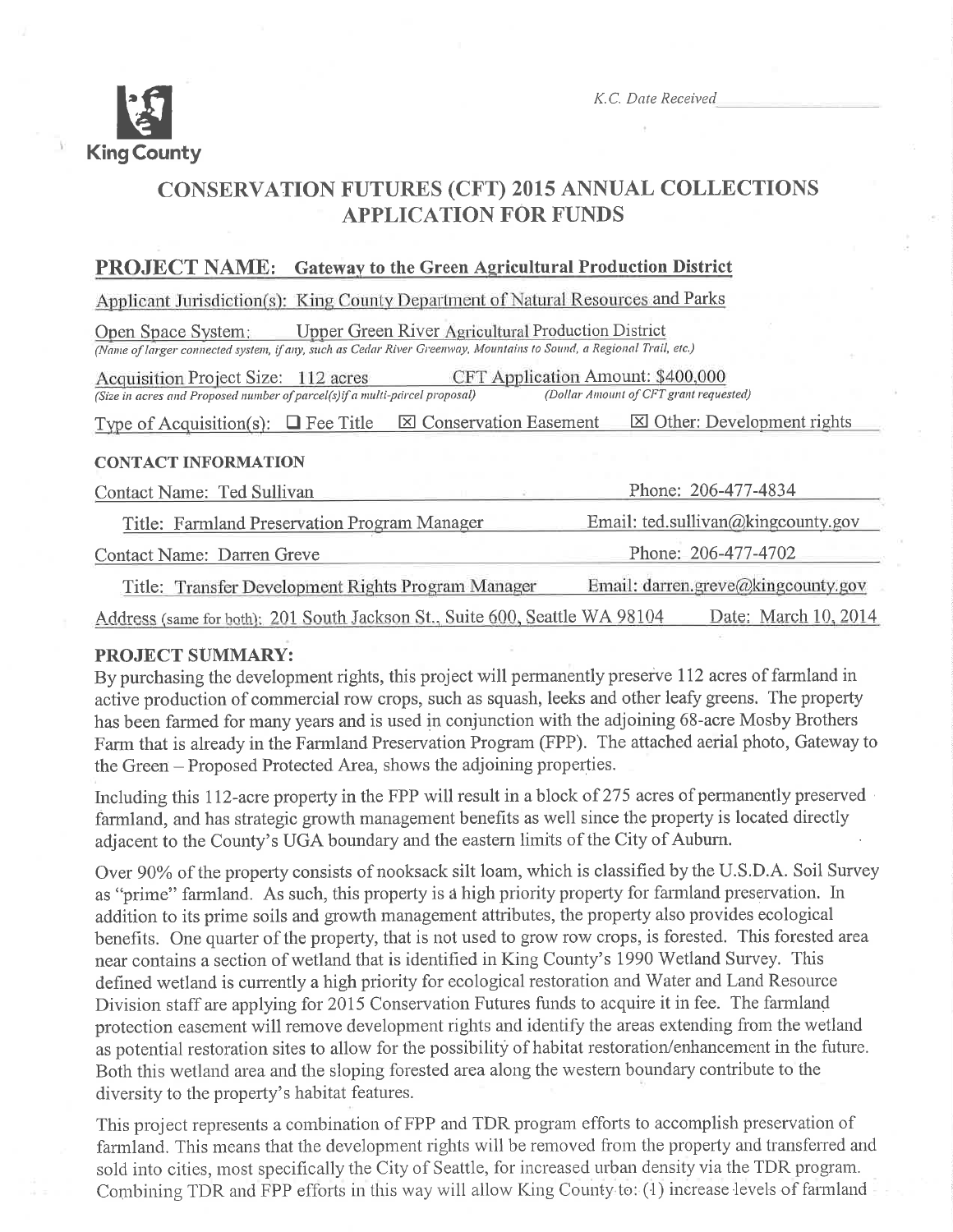protection, (2) use TDR funds as match with local CFT funds, (3) recoup and revolve CFT/TDR funds for *additional* farmland protection into the future, beyond the property contemplated herein, and (4) achieve strategic growth management objectives.

## 1. OPEN SPACE RESOURCES

Review the attached evaluation criteria. For the proposed acquisition parcel(s), please (1) mark those criteria that apply, and (2) describe in the space below how the proposed acquisition satisfies each marked criteria.

- $\boxtimes$  A. Wildlife habitat or rare plant reserve  $\Box$  E. Historic/cultural resources  $\boxtimes$  B. Salmon habitat and aquatic resources  $\Box$  F. Urban passive-use natural and
- 
- 
- 

 $\square$  F. Urban passive-use natural area/greenbelt

- $\boxtimes$  C. Scenic resources  $\Box$  G. Park/open space or natural corridor addition  $\Box$  D. Community separator  $\Box$  H. Passive recreation opportunity/unmet needs
	- $\Box$  H. Passive recreation opportunity/unmet needs

Wildlife Habitat/Plants - Although this property is used for growing crops, its proximity to the Green River and the identified wetland provides habitat for small mammals, birds, amphibians, reptìles and possibly coyotes, as well as supporting various species of wetland vegetation. The property also provides foraging and habitat for hawks and various kinds of smaller birds.

Salmon Habitat/Aquatic Resources  $-$  The property abuts and is hydrologically connected to the Green River  $-$  an important salmon bearing river in King County. The Farmland Preservation Program Deed and Agreement requires that a conservation plan be prepared for the property approved by the King Conservation District. The purpose of the conservation plan is to ensure that farming activities occurring on the properfy are performed using agricultural Best Management Practices to protect water quality, both on-site as well as in off-site drainage systems. Preserving this property for agricultural use will help to maintain the quality of water leaving the site, thereby protecting salmon habitat, other downstream aquatic resources, and the adjacent identified wetland.

Scenic Resources - These farm properties provide outstanding scenic opportunities associated with the Middle Green Agricultural Production District. The farming activity can be seen from SE Green Valley Road and from State Route 18.

Community Separator - The parcels and farm are adjacent to the County Urban Growth Area boundary and the City limits of Auburn; a portion, approximately 30 acies, is located within the City of Aubum. Placing <sup>a</sup> conservation easement on these properties will protect the gateway to the Green River Agriculture District and substantially add to the community separator function that curently is being provided by other property participation in the Farmland Preservation Program.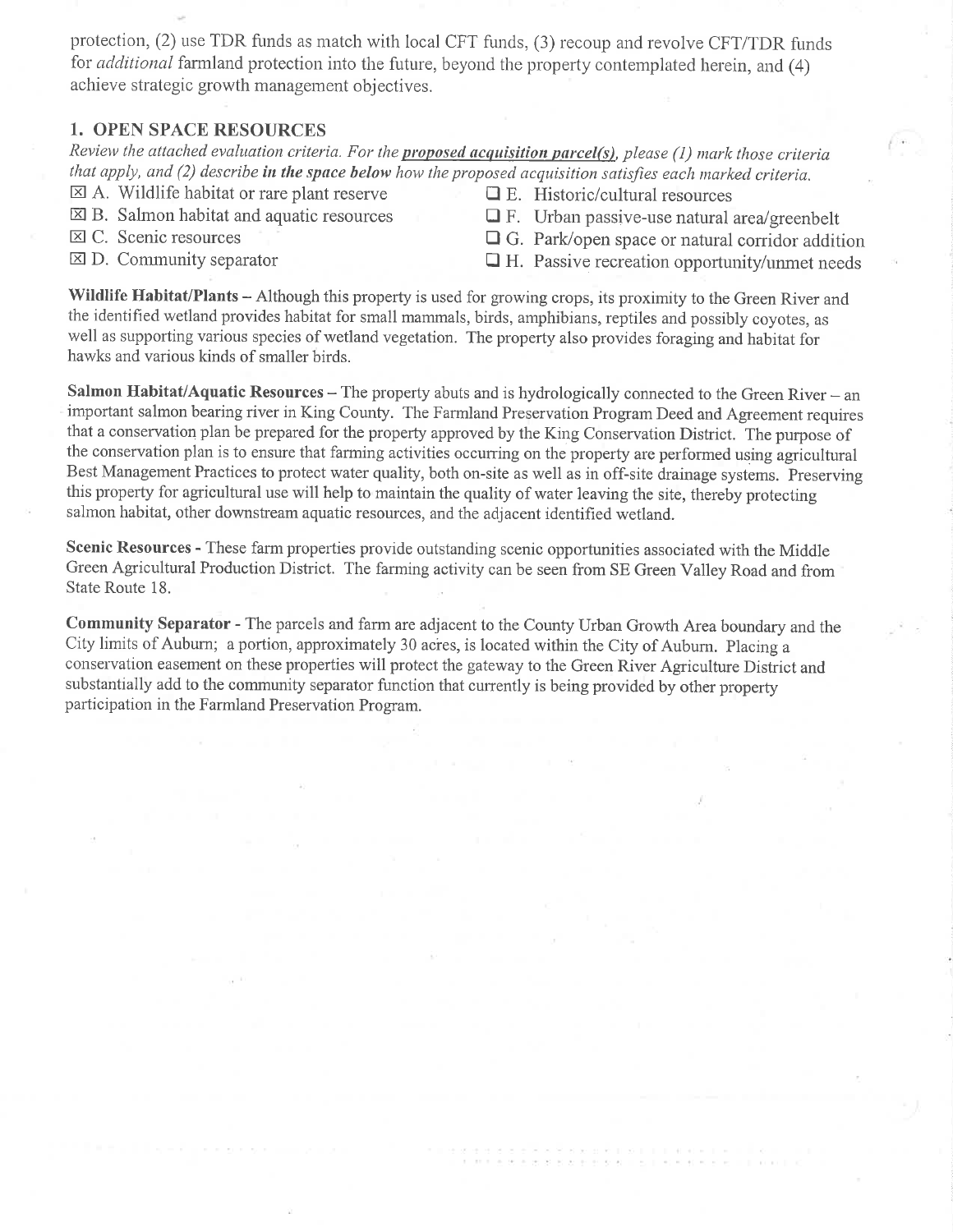## 2. ADDITIONAL FACTORS

For the proposed acquisition parcel(s), please (1) mark all criteria that apply, and (2) thoroughly, yet succinctly describe in the space below how the proposed acquisition satisfies each marked criteria.

- $\Box$  A. Educational/interpretive opportunity
- $\boxtimes$  B. Threat of loss of open space resources
- $\boxtimes$  C. Ownership complexity/willing seller(s)/ownership interest proposed
- $\boxtimes$  D. Partnerships Describe any public or private partnerships that will enhance this project:
- $\Box$  E. Is the property identified in an adopted park, open space, comprehensive, or community plan?
- $\boxtimes$  F. Transferable Development Credits (TDC) participation

Threat of loss of open space resources – Preserving this property as a large farm will protect it from being divided into smaller residential farms that would no longer be viable for the growth agricultural products at a commercial scale. Its location adjacent to the UGA and Auburn City limits make it especially vulnerable to development over time. Although this farm is within a County-designated Agricultural Production Districts (APD), this designation is occasionally challenged and may not be sufficient to provide protection on a permanent basis and over the long term. Transferring the development rights allows the County to place covenants on the property which limits uses to agriculture and open space. Participating in FPP also removes the property's speculative development value, thereby helping to ensure that the property will remain affordable and thus available for agriculture or open space uses.

Ownership complexity/willing seller/ownership interest - King County staff have contacted both owners of the properties; they are willing to have the County conduct appraisals and negotiate an acquisition.

Partnerships: This project will implement and advance the partnership agreement that King County and the City of Seattle entered into to allow farmland development rights to be transferred and sold into the Downtown and South Lake Union. In total, 800 development rights will be permitted into the City to allow greater urban density; significant priority is given to development rights from farmlands in King County because this furthers the City's and County's policy goal to protect active farmland that contribute to the local food supply since local farms produce food crops that directly contribute to the region's food web. At present there are very few farmland development rights available for sale and transfer into the City.

**FPP/TDR Partnership:** This joint acquisition strategy is also a partnership of two County programs, the Farmland Preservation Program (FPP) and the Transfer of Development Rights (TDR) Program. The FPP/TDR coordination will showcase how levels of restrictions put into farmland conservation easements can remove the threat of development and seek to maintain land in active production. The effort will apply the understanding that in order to achieve full and complete protection of a farm operation, as envisioned by the FPP's covenants, it may - depending on the current farmland owner - take several transactions over a period of years that add layers of increasing restrictions. This acknowledges that a first step toward full farmland protection is to remove some (but perhaps not all) development rights; additional restrictions to maintain farm operations can be applied depending on the current/future landowner's willingness. This could happen early in the process, or it may take many years and involve changing ownership of intended farmland before the County is able to achieve the levels of restriction on a given property that completely reflect the current FPP covenants.

The TDR bank has pending sales of development rights to developers in South Lake Union; the proceeds from these sales will be used as the matching value for the CFT award. These TDR bank sales are expected to close in late 2014 / 2015. If the bank is unable to close on the sale of these development rights in time to bring matching funds to the transaction, then the FPP will use its limited remaining '79 bond funds as match.

City Partnership: A portion of the property is located inside the City of Auburn. County staff are working with the City to ensure that the City understands the County's intent with the farmland easement. It is the County's goal to work with the City to apply the farmland easement on the farmlands inside the City; however, if the City does not support this, the County will focus the project on the areas of the farm property outside the City limits.

# 3. STEWARDSHIP AND MAINTENANCE

How will the property be stewarded and maintained? Does the property lend itself to volunteer stewardship opportunities? How will ongoing stewardship and maintenance efforts be funded?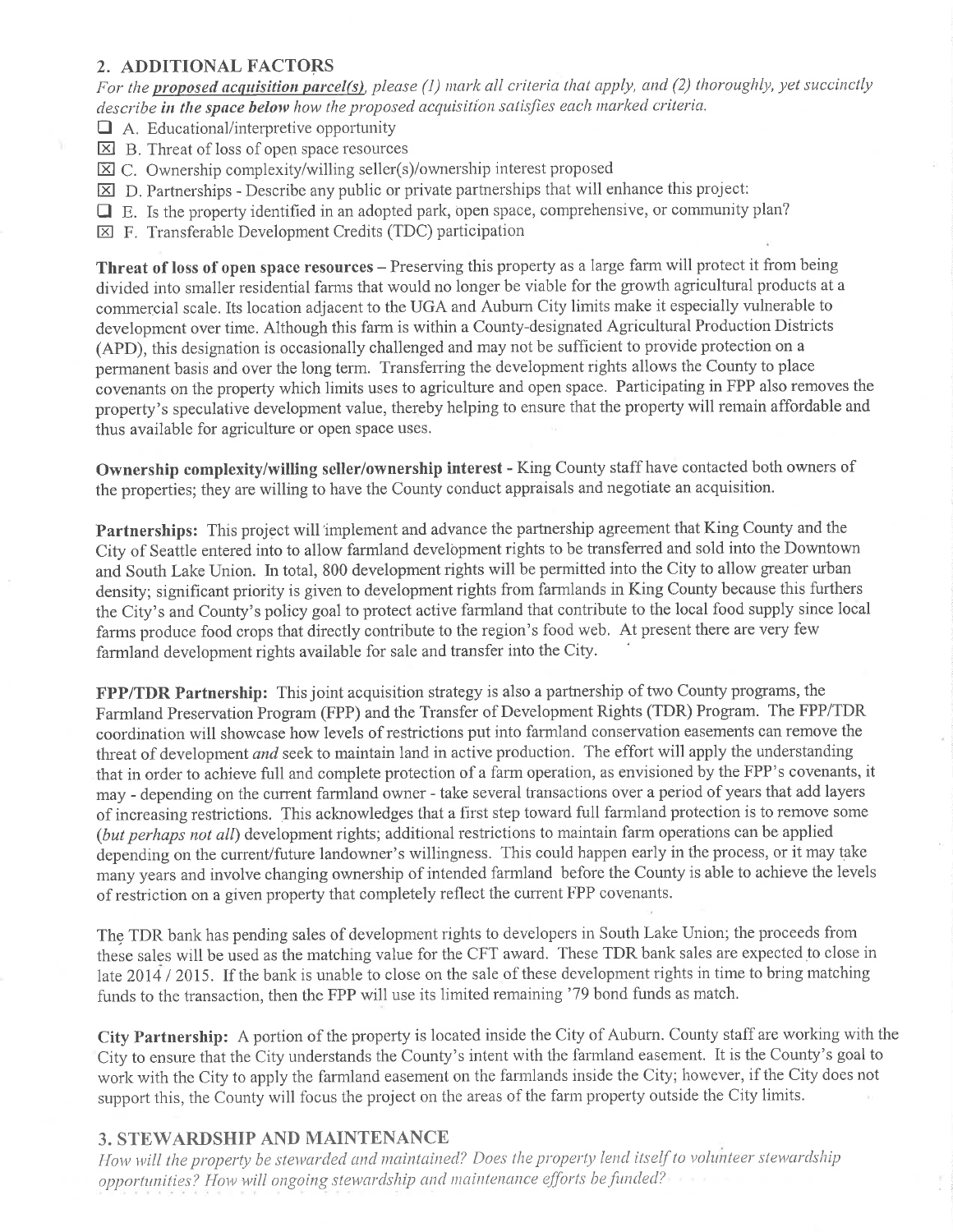Although the development rights are formally removed from a property, the remaining property interests are privately owned. FPP staff regularly monitors the properties to ensure that the owners are aware of the restrictive covenants that are on their property and are complying with them. Monitoring activities include site visits and meeting with the property owner as well as routinely driving by properties and checking aerial photographs of preserved properties. Site visits and meetings with property owners are generally done once every three to five years unless a situation warants more frequent visits. If a covenant violation is noted, staff informs the owner of the violation and work with them to resolve it. If such means of resolving a violation are unsuccessful, the County has the option of resolving it through litigation

Funding for staff to monitor FPP properties and perform other program management activities is included as an expense item in the County's annual budget.

#### 4. PROJECT BUDGET

| TOTAL CFT APPLICATION AMOUNT* | \$400,000.00 |  |
|-------------------------------|--------------|--|
|-------------------------------|--------------|--|

\*Allowable acquisition costs (Ordinance 13717): The disbursement of funds shall be made only for capital project expenditures that include costs of acquiring real property, including interests in real property, and the following costs: the cost of related relocation of eligible occupants, cost of appraisal, cost of appraisal review, costs of title insurance, closing costs, pro rata real estate taxes, recording fees, compensating tax, hazardous waste substances reports, directly related staff costs and related legal and administrative costs, but shall not include the cost of preparing applications for conservation futures funds.

#### Estimation of property value:

Briefly describe how land values have been estimated, i.e. appraisal, property tax assessment, asking price, letter of value or other means.

Budget estimates were correlated through market value comparison in KC appraisal files of comparable properties with similar site influences, and would be confirmed by appraisal prior to acquisition.

| <b>ESTIMATED PROJECT COSTS (dollars)</b>               |           |  |
|--------------------------------------------------------|-----------|--|
| Total property interest value                          | \$772,000 |  |
| Title and appraisal work                               | \$10,000  |  |
| Closing, fees, taxes                                   | \$10,000  |  |
| Relocation                                             | \$0       |  |
| Hazardous waste reports                                | \$0       |  |
| Directly related staff, administration and legal costs | \$8,000   |  |
| <b>Total Project Costs (CFT and other funds)</b>       | \$800,000 |  |
|                                                        |           |  |

| <b>MATCHING FUNDS SOURCES</b>                                     | Date Expended or<br>Committed | Match Funds Expended or<br>Committed                      |
|-------------------------------------------------------------------|-------------------------------|-----------------------------------------------------------|
| King County's Transfer Development<br>Rights bank<br>Or.          | 10/2014                       | \$400,000<br>(anticipated through sale of<br>TDR credits) |
| <b>FPP</b>                                                        |                               | Or<br>\$400,000 in '79 bond funds                         |
| <b>Total CFT Funds Previously Received</b><br><b>This Project</b> |                               | S <sub>0</sub>                                            |

#### Unidentifìed remaining match need

Please discuss briefly how the unidentified remaining match need above will be met.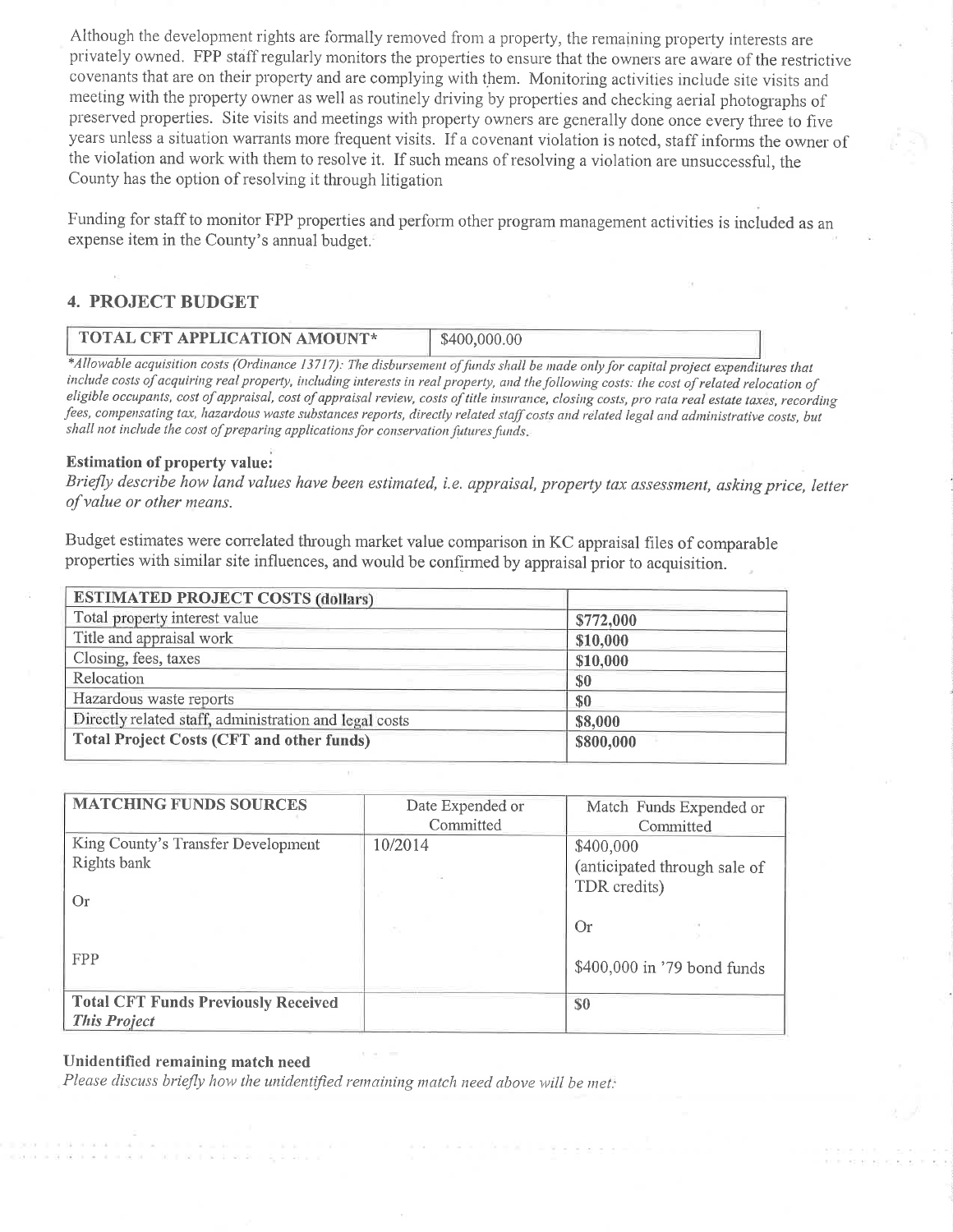

Location Map: Gateway to the Green - Proposed Protected Area